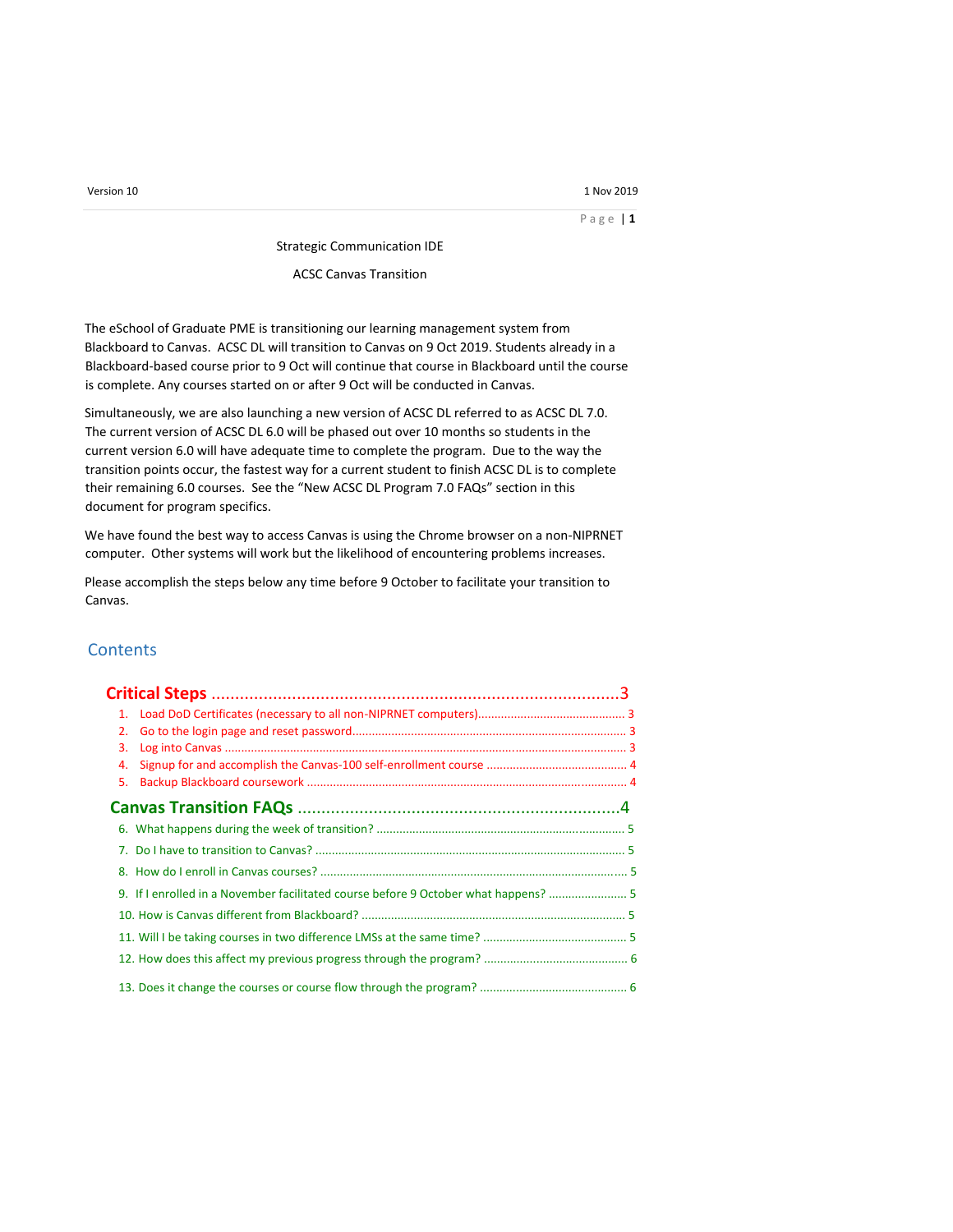## P a g e | **2**

|  | 15. The new program (Version 7.0) has 18 courses, the old program (Version 6.0) had 12. Does    |  |
|--|-------------------------------------------------------------------------------------------------|--|
|  |                                                                                                 |  |
|  | 17. What are phase-out points and do I get transitional credit for courses completed in Version |  |
|  | 18. Should I transition to Version 7.0 or just continue with the old program (Version 6.0)?  9  |  |
|  |                                                                                                 |  |
|  |                                                                                                 |  |
|  |                                                                                                 |  |
|  |                                                                                                 |  |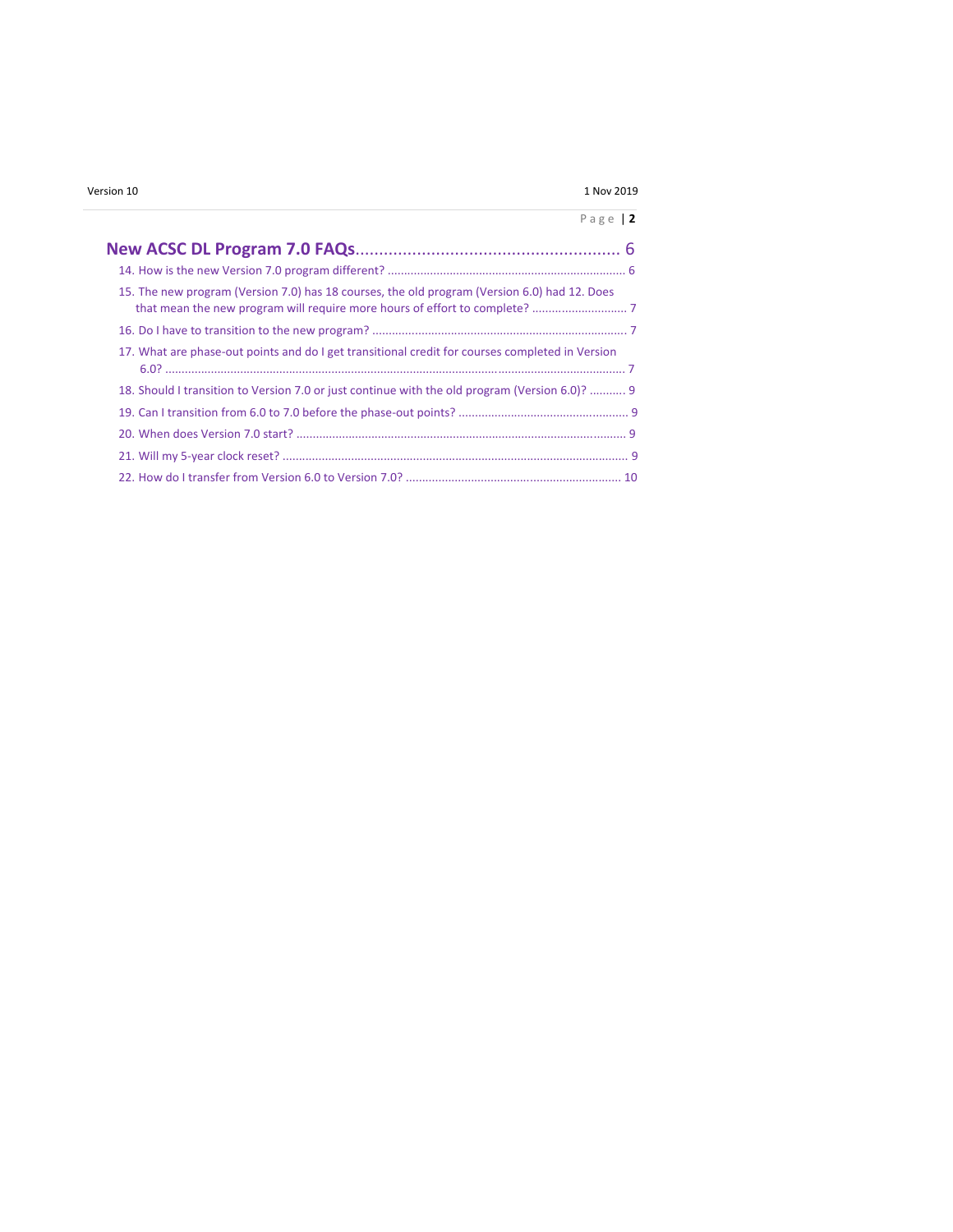# Critical Steps

### 1. Load DoD Certificates (necessary for all non-NIPRNET computers)

**Background:** Personnel who access Canvas from personal devices via the internet must manually add the DoD Certificates and Certification Authority to their PCs**.** This is not a technical issue with Canvas; it is a DoD access requirement. AU's Canvas is hosted on a DoD website just like the AF Portal, webmail, etc. which requires DoD certificates to be loaded onto your computer so the browser will recognize the website as legitimate. Otherwise it will flag the website as unknown and possibly dangerous. For reference, Blackboard was hosted on a commercial website. The commercial certificates automatically download during browser installation.

The direction for loading certificates depends on which type of computer (Mac or PC) and which browser you intend to use. Click [here](https://public.cyber.mil/pki-pke/end-users/getting-started/) [t](https://public.cyber.mil/pki-pke/end-users/getting-started/)o access the instructions and links for loading certs.

### 2. Go to the login page and reset password

You already have a Canvas account. The email you have listed in the AU Portal as your primary contact is your Canvas username, but you will have to go to the Canvas website to reset the password. Please accomplish the following steps:

- a. Go to our Canvas website [\(https://lms.au.af.edu/login/canvas\)](https://lms.au.af.edu/login/canvas)
- b. Enter your AU Portal primary contact email as the Username
- c. SELECT the "Forgot Password?" link and complete the information
- d. An email will be sent to the email account listed in the AU Portal. Check for the email (it may be in your junk mail folder). Click on link in the email to reset your password.
- e. If you do not receive the password reset email from Canvas, please attempt the following steps to change your email address.
	- i Go to the AU Portal (https://www.my.af.mil/aurepmprod/auportal/ausso/cac/login.AirUniver sity?portalAction=caclogin)
	- ii From the menu at the left of the AU Portal page, select "My Info"  $\rightarrow$ "Canvas Info".
	- iii Input a reliably accessible contact email.
	- iv Reattempt the Canvas password reset at https://lms.au.af.edu
- f. If this doesn't work then submit an AU Service Desk Request so that we can request tier 2 support which may take 3 or more business days.

#### 3. Log into Canvas

- a. Go to our Canvas website [\(https://lms.au.af.edu/login/canvas\)](https://lms.au.af.edu/login/canvas)
- b. Login using your username (AU Portal email) and the password you just created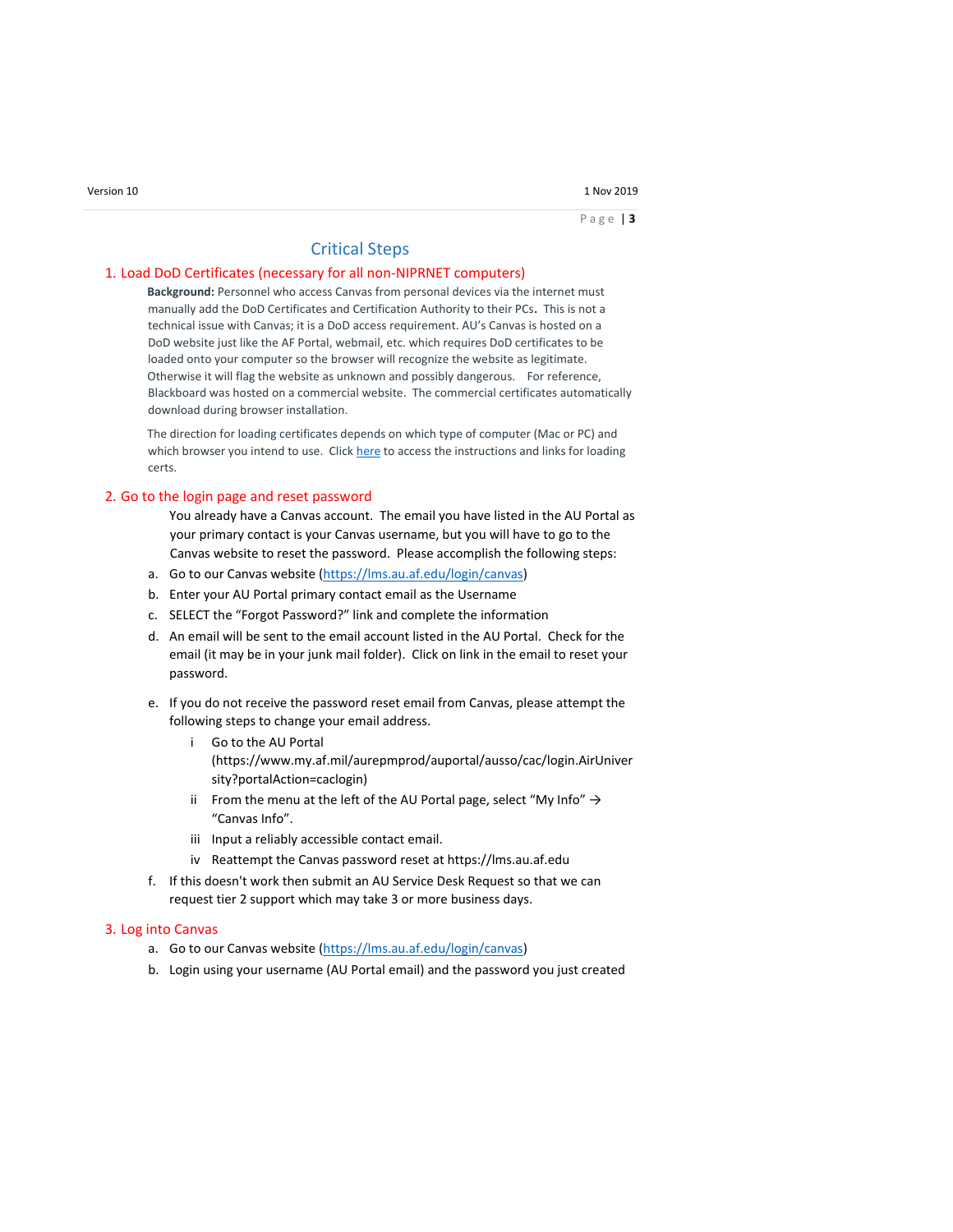- c. Review the announcements
- a. If you have trouble logging into Canvas, submit a help ticket via the AU Service Desk (<https://auservicedesk.af.edu/sp>):
	- i. Correct ticket routing is critical to receiving a timely response. Once logged into AU Service Desk, Select "Student Request" -> "eSchool Request" Populate the help ticket fields as follows:
		- 1. Priority: High
		- 2. Reason: Cannot access Canvas
		- 3. User Type: Current Student
		- 4. Program: (PDE, IDE-JPME 1, or SDE)
		- 5. Request Type Detail: Other
		- 6. Specific Issue: Other
		- 7. eSchool Course: (select course)
		- 8. Request Details: (describe attempted Canvas login in actions and request additional support as required. Provide a valid and accessible email address to receive Canvas password reset emails.)

### 4. Signup for and accomplish the Canvas-100 self-enrollment course

Once you have successfully logged into Canvas, we need you to self-enroll into the Canvas-100 course, which provides an orientation of the Canvas learning management system. NOTE: enrollment into regular PME courses still takes place in AUSIS. To enroll in the Canvas 100 course:

- i. LOGIN to Canvas
- ii. SELECT the "Help & Support" button on the left side vertical menu
- iii. SELECT "Welcome to Canvas"
- iv. SELECT the "Enroll Now" button next to "Canvas 100: Introduction to Canvas for Students"

The course is designed to take approximately 30 minutes. It covers how to navigate in Canvas as well as walking you through setting up your profile and notifications options.

### 5. Backup Blackboard coursework

We strongly recommend you save a copy of all previously submitted coursework (e.g., papers) from Blackboard onto your personal computer. Once the transition from Blackboard is complete then material from Blackboard will no longer be accessible nor retrievable. This primarily involves saving a copy of any papers you wrote for self-paced courses that would need to be accessible for the facilitated course.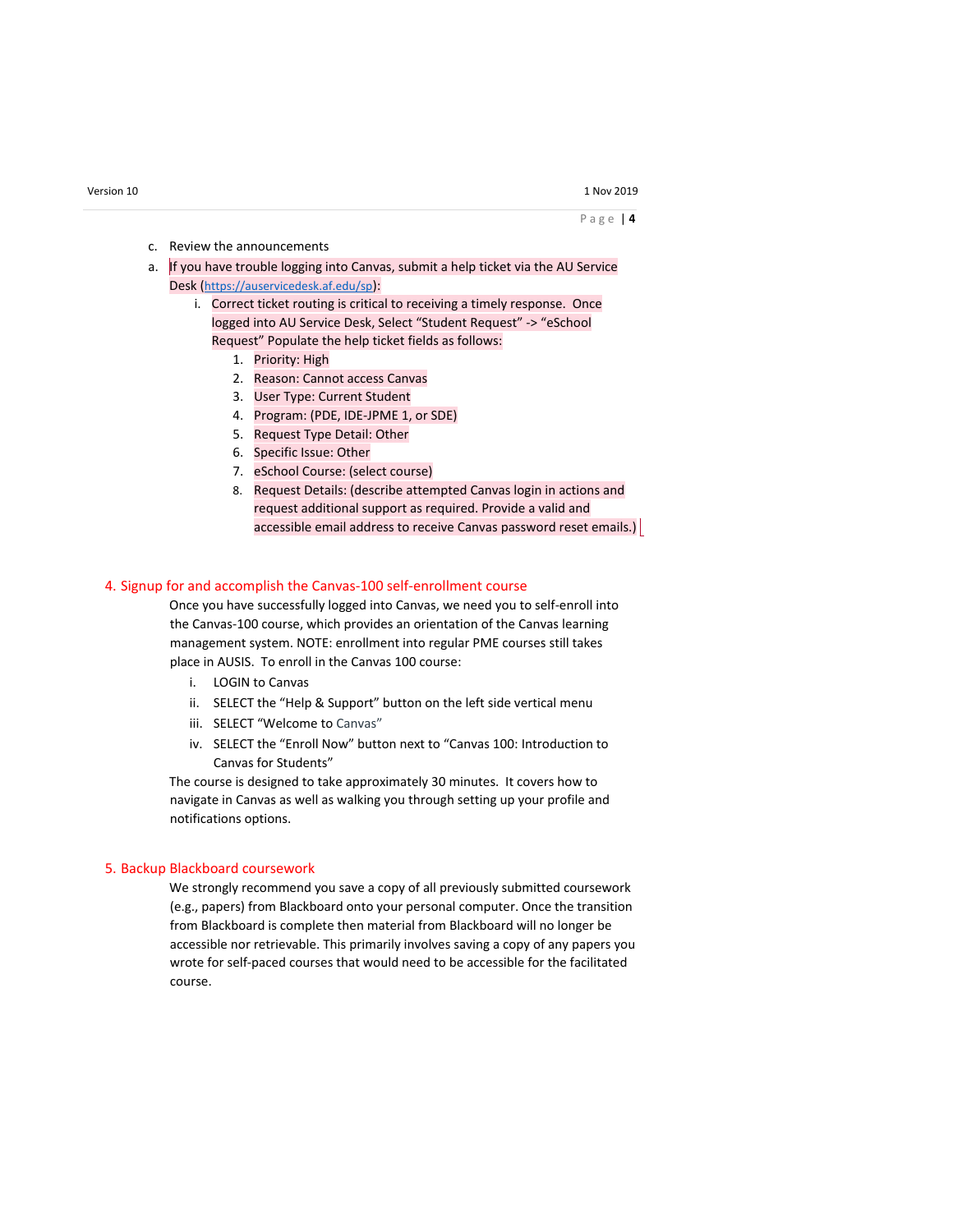# Canvas Transition FAQs

#### 6. What happens during the week of transition?

On **7 October**, operations are identical to how they are today.

On **8 October**, students should be blocked from enrolling into courses (please do not try to enroll on this day). This is to prevent students getting lost in the system during the transition. Students already in a Blackboard course will be able to continue normally through the course within Blackboard.

On **9 October**, AUSIS will be unlocked and students can begin enrolling in courses again. At this point, every new course enrollment will go to Canvas. All courses that were previously in Blackboard will still be in Blackboard until you either complete or timeout of the course. All new courses will take place in Canvas.

#### 7. Do I have to transition to Canvas?

Yes! Any course you are currently taking will finish in Blackboard but all new courses will be in Canvas. Both ACSC DL 6.0 and the new 7.0 programs will use Canvas starting 9 October.

#### 8. How do I enroll in Canvas courses?

Other than the "Canvas 100" course mentioned in the Critical steps portion of this message, all course enrollments are identical to how it occurs today. Just like today, you will log into AUSIS to enroll in a course and for facilitated courses select the course group (monthly offering).

#### 9. If I enrolled in a November facilitated course before 9 October what happens?

Facilitated courses are actually generated in the LMS (Blackboard or Canvas) just prior the course start date. This means it doesn't matter when you sign up, if the facilitated course starts after 9 October it will take place on Canvas.

#### 10. How is Canvas different from Blackboard?

Canvas is different from and in many ways better than the version of Blackboard we are currently using. The Canvas 100 course is designed to inform you about the differences and minimize the learning curve for the new system. Two significant improvements are the notifications capability which allows you to tailor the type and frequency of notifications including text messages, and the modules page which provides a clear display of your progress through the course and remaining items.

#### 11. Will I be taking courses in two difference LMSs at the same time?

It is possible. If you are in a course in Blackboard on 8 October you will stay in Blackboard to finish that course. If you enroll in a second course on or after 9 October, that course will be in Canvas. However, you will not be in both systems for the same course at the same time.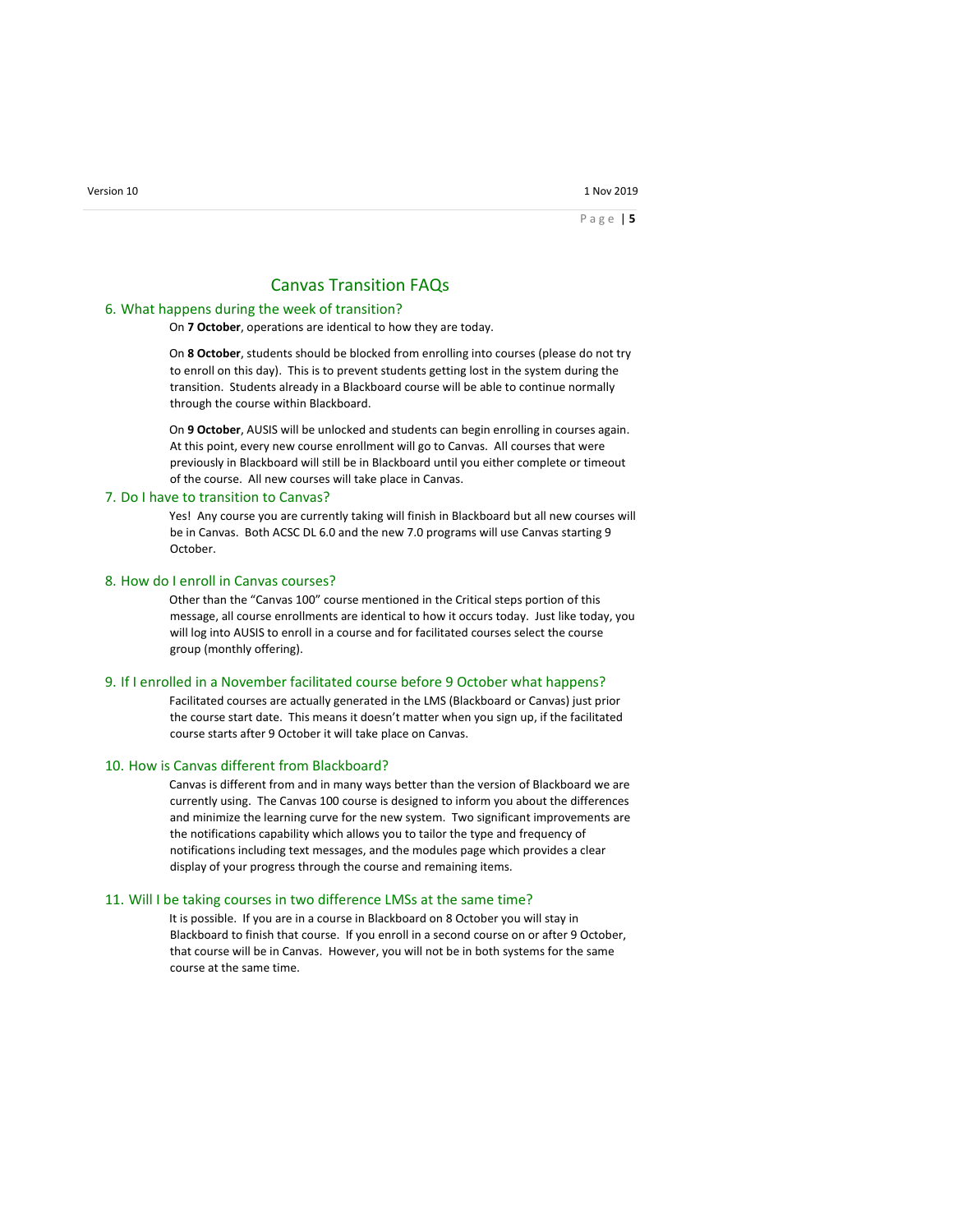### 12. How does this affect my previous progress through the program?

There will be no impact on your previous progress in the program. All completed course grades are maintained in AUSIS regardless of the LMS in which they are accomplished. The only issue is that you will not have access to course content or your course submissions after Blackboard goes away (see step 5 regarding backing up your paper submissions for previous courses).

### 13. Does it change the courses or course flow through the program?

This does not affect any future courses or course flow through the program. The only difference is the course content is on Canvas instead of Blackboard.

# New ACSC DL Program 7.0 FAQs

The launching of Version 7.0 affects most of our 12,000+ students. Our six-member support staff is committed to helping you through this transition. However, we ask that you thoroughly read all of the information below and especially the advice provided in question 18 dealing with whether or not to transition to the new program.

## 14. How is the new Version 7.0 program different?

Like the current program (6.0), 7.0 is a blend of self-paced and instructor facilitated courses that offers students a mixture of learning environments to include peer to peer interaction. The new program (7.0) has foundational courses that every student will take and then focused studies options that allow students to choose an area to gain a more in depth understanding.

This first graphic provides a visual depiction of the five units within the foundational portion of the ACSC DL 7.0 program starting with the Orientation course in the upper left and ending with the Joint Planning Facilitated course in the lower right. These foundational courses represent the core courses that every Airman needs.



After completing the foundational courses, students choose one specific series in the focused studies portion of the program to gain more in depth knowledge. To complete the program you must complete all the foundational courses plus one of the seven focused studies series.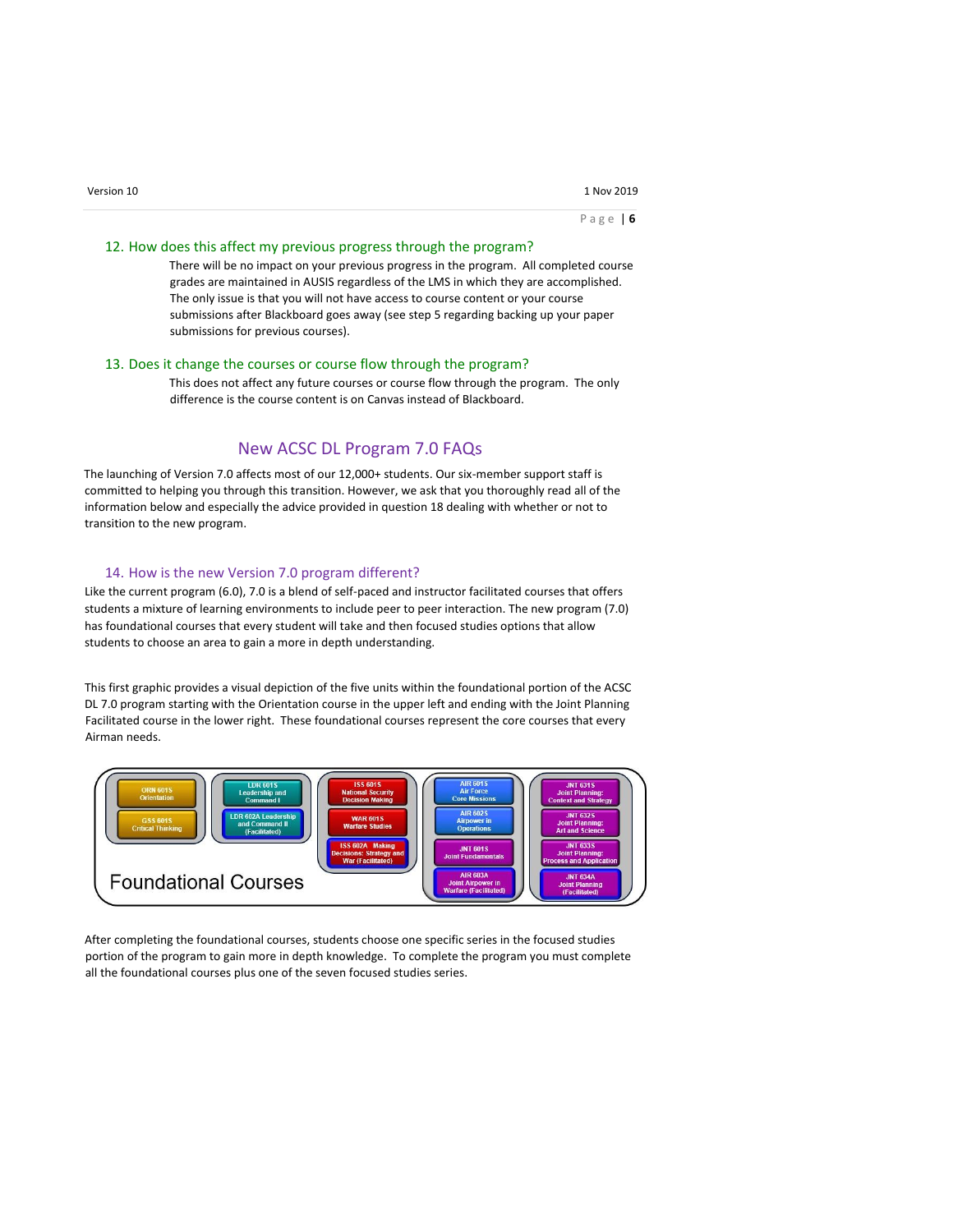

# 15. The new program (Version 7.0) has 18 courses, the old program (Version 6.0) had 12 courses. Does that mean the new program will require more hours of effort to complete?

There are more courses, but they are designed to require fewer hours per course. The total hours required to complete the program is about the same. However, due to the location of the transition points, **if you are already in 6.0, then the shortest path to program completion is to stay in 6.0 and finish**.

### 16. Must I transition to the new program?

No, we will run the last Applied Joint Warfare (AJW) course in the August 2020. This requires all selfpaced prerequisites to be complete by 23 July in order to register for the August AJW course. This timeline provides ample time for anyone currently in 6.0 to finish that program. We highly recommend you complete 6.0 rather than transitioning. Due to the significantly different course flow, transitioning will result in more hours of work to complete 7.0 than to finish 6.0. If you are meeting your promotion board next year, we strongly recommend staying in 6.0 and completing it as soon as possible. Students who are not progressing through 6.0 in a timely manner will be removed from 6.0 over time based on scheduled phaseout points of the various courses.

# 17. What are phase-out points and do I get transitional credit for courses completed in Version 6.0?

The 6.0 program will phase out over time. At each of the phase-out points, students who have not progressed past the phase-out point will be removed from the 6.0 program. At that point students can elect to enroll in the 7.0 program. Each phase-out point has a specific entry point in the 7.0 curriculum providing appropriate credit for comparable courses. There are 5 phase-out points in 6.0. **Note: Your 5-year clock for completing ACSC DL will not be reset by transitioning to 7.0.**

**P1** – Phase-out point one is **18 Nov 19**. At that time all students who have not progressed beyond the self-paced Leadership and Command course will be removed from the ACSC 6.0 program. Students who have completed Applied Leadership and Command (ALC) and students who are enrolled in either the November or December ALC course will remain in the ACSC 6.0 program. Students who have been removed may submit a student request to transition to 7.0 but will be enrolled at the beginning of the 7.0 program and will be required to complete the entire program.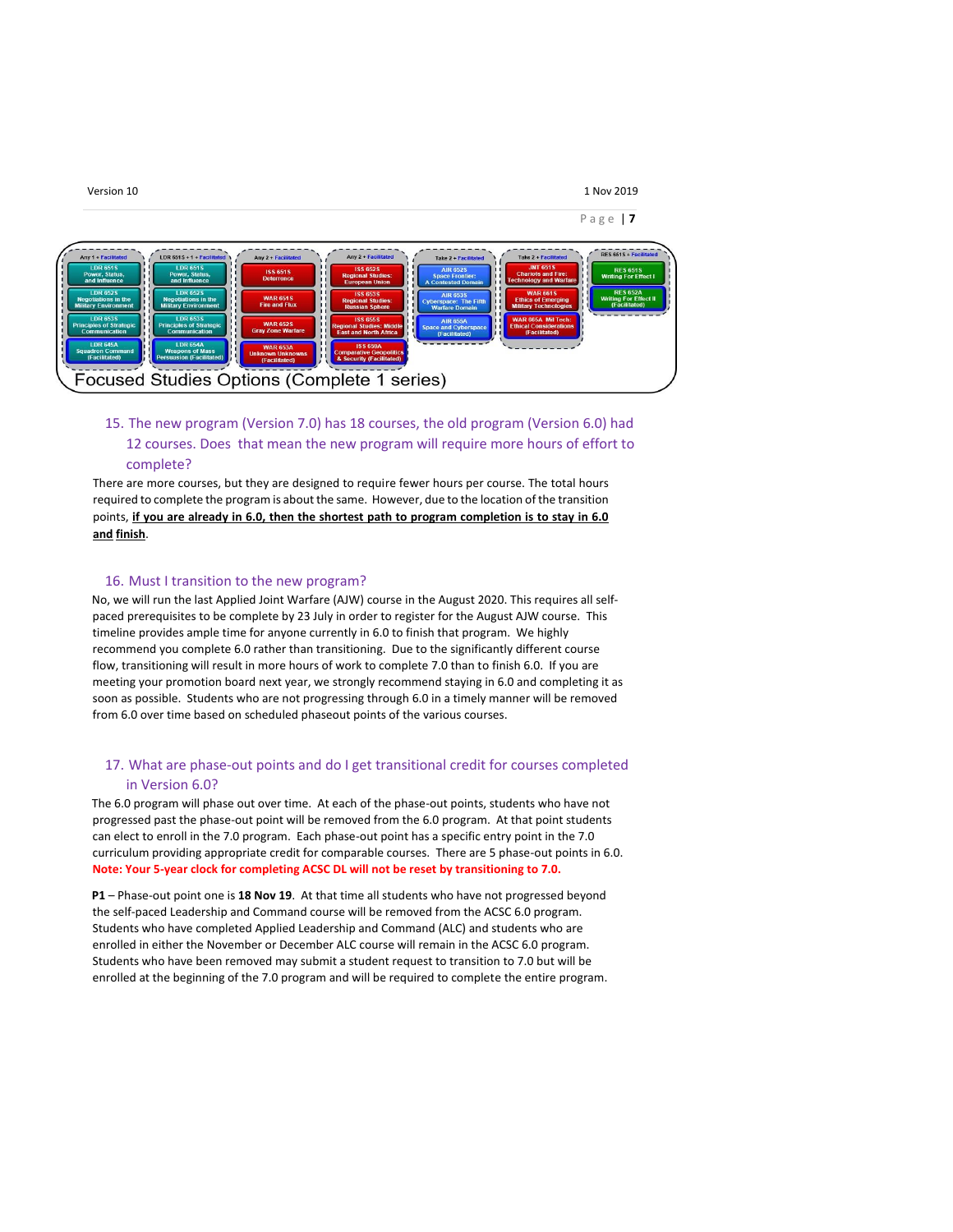#### P a g e | **8**

**P2** – Phase-out point two is **20 Jan 20**. At that time all students who have not progressed beyond the self-paced National Security will be removed from the ACSC 6.0 program. Students who have completed Applied National Security (ANS) as well as students who are enrolled in one of the January 2020 ANS courses will remain in the ACSC 6.0 program.

 Students who have been removed from 6.0 and submit a student request to transition to 7.0 no later than 31 Dec 2020 will receive credit for GSS-601S, LDR-601S, and LDR-602A. Transitioning students will then accomplish ORN-601S, followed by ISS-601S, and then the remaining 7.0 courses. Students who request to transition after 31 Dec 2020 will receive zero transfer credit and must start 7.0 from the beginning.

**P3/4** – Phase-out points three and four are both on **23 Mar 20**. At that time all students who have not progressed beyond Airpower Studies (AS) will be removed from the ACSC 6.0 program. Students who have completed Applied Warfare (AW) as well as students who are enrolled in either the March or April AW courses will remain in the ACSC 6.0 program.

 Students who have been removed from 6.0 and submit a student request to transition to 7.0 no later than 31 Dec 2020 will receive credit for GSS-601S, LDR-601S, and LDR-602A, and ISS-601S. Students who have completed Warfare Studies (WS) in 6.0 will also be given credit for WAR601S. Students will accomplish ORN-601S followed by either WAR-601S (P3 - WS incomplete) or ISS602A (P4 - WS complete) and then complete the remaining 7.0 courses. Students who request to transition after 31 Dec 2020 will receive zero transfer credit and must start 7.0 from the beginning.

**P5** – Phase-out point five is **20 Jul 20**. At that time all remaining students who have not enrolled in either the July or August Applied Joint Warfare Courses will be removed from the ACSC 6.0 program. Due to the significant difference between 6.0 and 7.0 Joint courses, students requesting to transition to 7.0 will take all the 7.0 program joint courses followed by the focused studies requirement. Students who submit requests to transition to 7.0 before 31 Dec 2020 will be given credit for GSS-601S, LDR-601S, LDR-602A, ISS-601S, WAR-601S, ISS-602A, AIR-601S, and AIR-602S. They will accomplish ORN-601S, followed by JNT-601S, and then complete the remaining 7.0 courses. Students who request to transition after 31 Dec 2020 will receive zero transfer credit and must start 7.0 from the beginning.

These phase-out points are illustrated in the graphic below.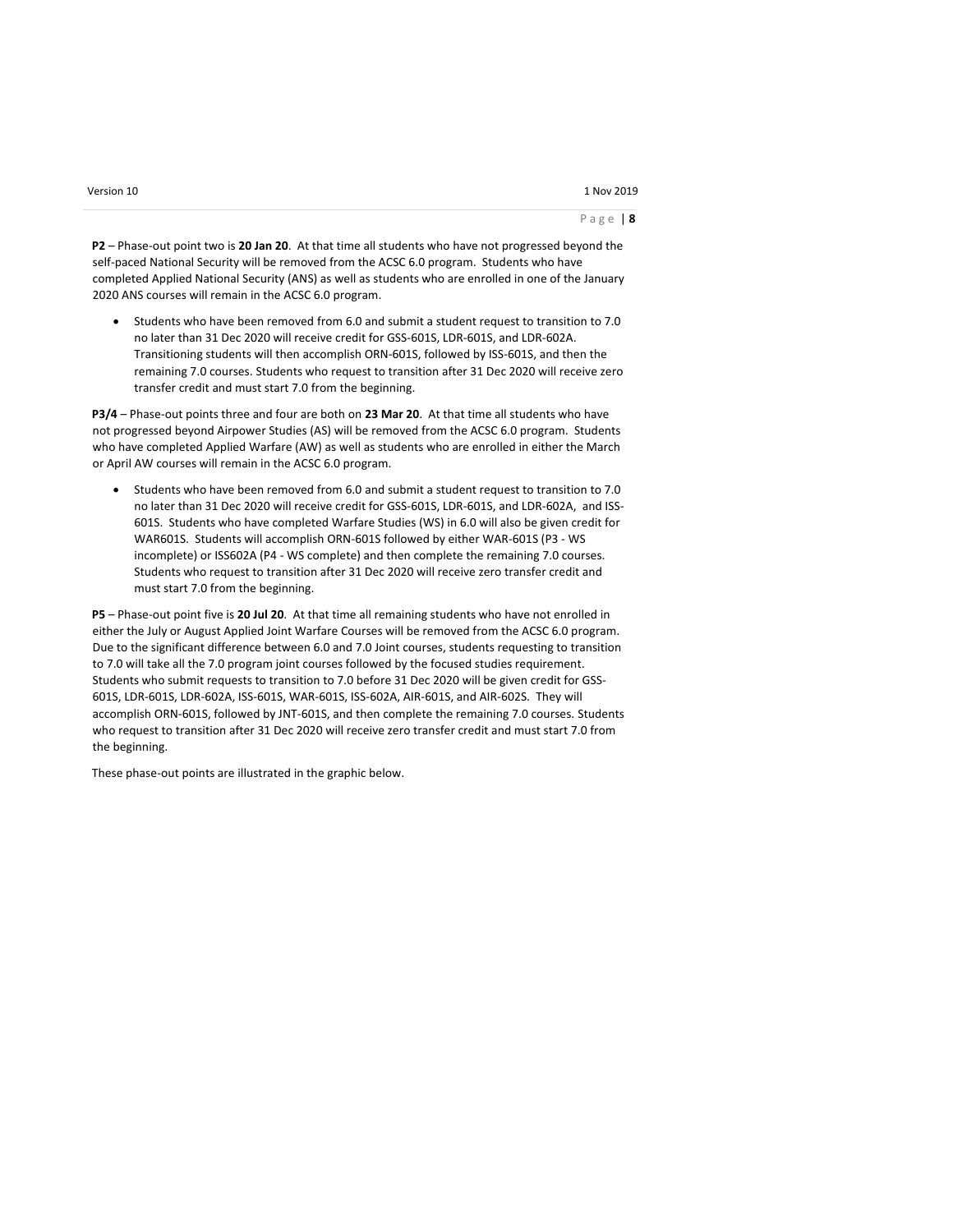#### Version 10 **1 Nov 2019**

#### P a g e | **9**



## 18. Should I transition to Version 7.0 or just continue with the old program (Version 6.0)?

In all cases the quickest way to complete ACSC DL is by completing the 6.0 program rather than transitioning. We have provided a closeout strategy for 6.0 to accommodate nearly all situations for students who actively pursue completion of 6.0. We strongly advise you to complete the old program (6.0).

### 19. Can I transition from 6.0 to 7.0 before the phase-out points?

No, transitioning early cannot be supported for two reasons. First, the transitions are manually loaded and our support staff is too small to transition all students simultaneously. Second, we need to ensure facilitated courses have a sufficient number of students to meet education requirements. Therefore the startup of 7.0 facilitated courses is scheduled to accommodate a student progressing rapidly from the beginning of the 7.0 program. A student entering at P5 (JNT-501S) will end up waiting for applied courses to be offered.

### 20. When does Version 7.0 start?

ACSC DL 7.0 starts on 9 Oct 19. At that point only new program enrollees will enter the program. After the phase-out points (as noted above) 6.0 students can transition into the 7.0 program.

### 21. Will my 5-year clock reset?

No, we have provided transitional credit so your 5-year clock stays the same. You have five years from your initial ACSC DL program enrollment to complete ACSC DL.